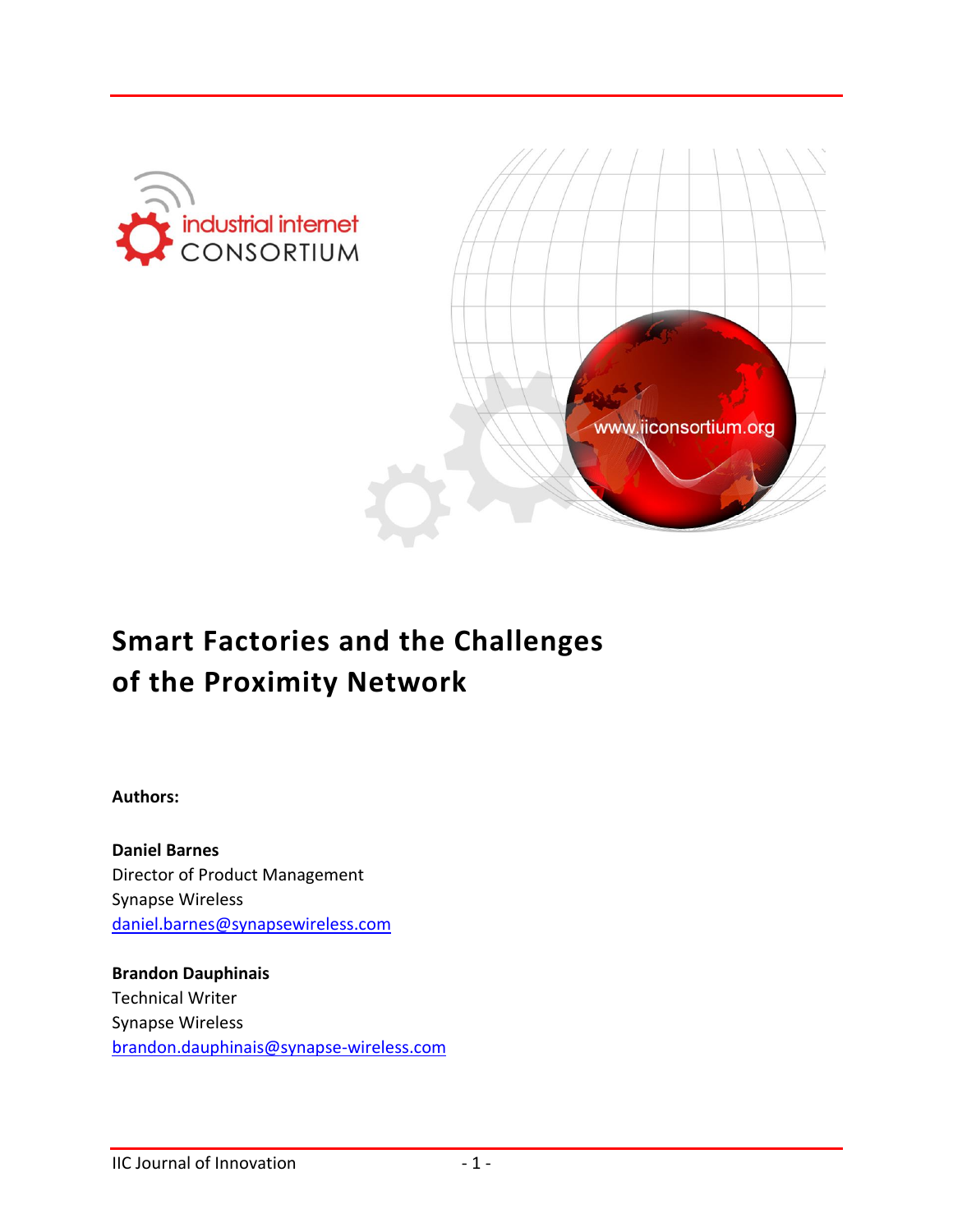## 1. INTRODUCTION

In the Industrial Internet Consortium's (IIC) [Industrial Internet Reference Architecture](http://www.iiconsortium.org/IIRA.htm) (IIRA), examples of architectural patterns for Industrial Internet of Things (IIoT) are described; two of which we select for this Smart Factory discussion: the **3-Tier Architecture** and the **Gateway-Mediated Edge Connectivity and Management Architecture** (Figure 1). In both architectures IIoT gateways and edge devices form the boundaries of the proximity network. The challenges and corresponding solutions in the proximity network will be viewed in terms of this general architecture.



*Figure 1: Gateway-Mediated Edge Connectivity and Management Architecture*

As we studied the proximity network in the factory, the Synapse team noticed a prominent "progression of challenges" (Figure 2) that begins with specific use cases. Each use case creates a unique set of integration challenges that drives the selection of connection technology such as wired Ethernet, Wi-Fi or 802.15.4. The connection technology creates a secondary set of challenges that are often overlooked in the initial system design phases. We have grouped this secondary set into three general categories: Distributed Intelligence, Deployment and Long-term Management. We will focus on a subset of use cases found in the Smart Factory and follow the corresponding progression of challenges and proposed solutions.





## 2. USE CASES DRIVE INTEGRATION CHALLENGES

Based on interviews and on-site evaluations, Process Improvement and Predictive Maintenance emerge as the two leading IIoT use cases in the Smart Factory. These two will serve as the focal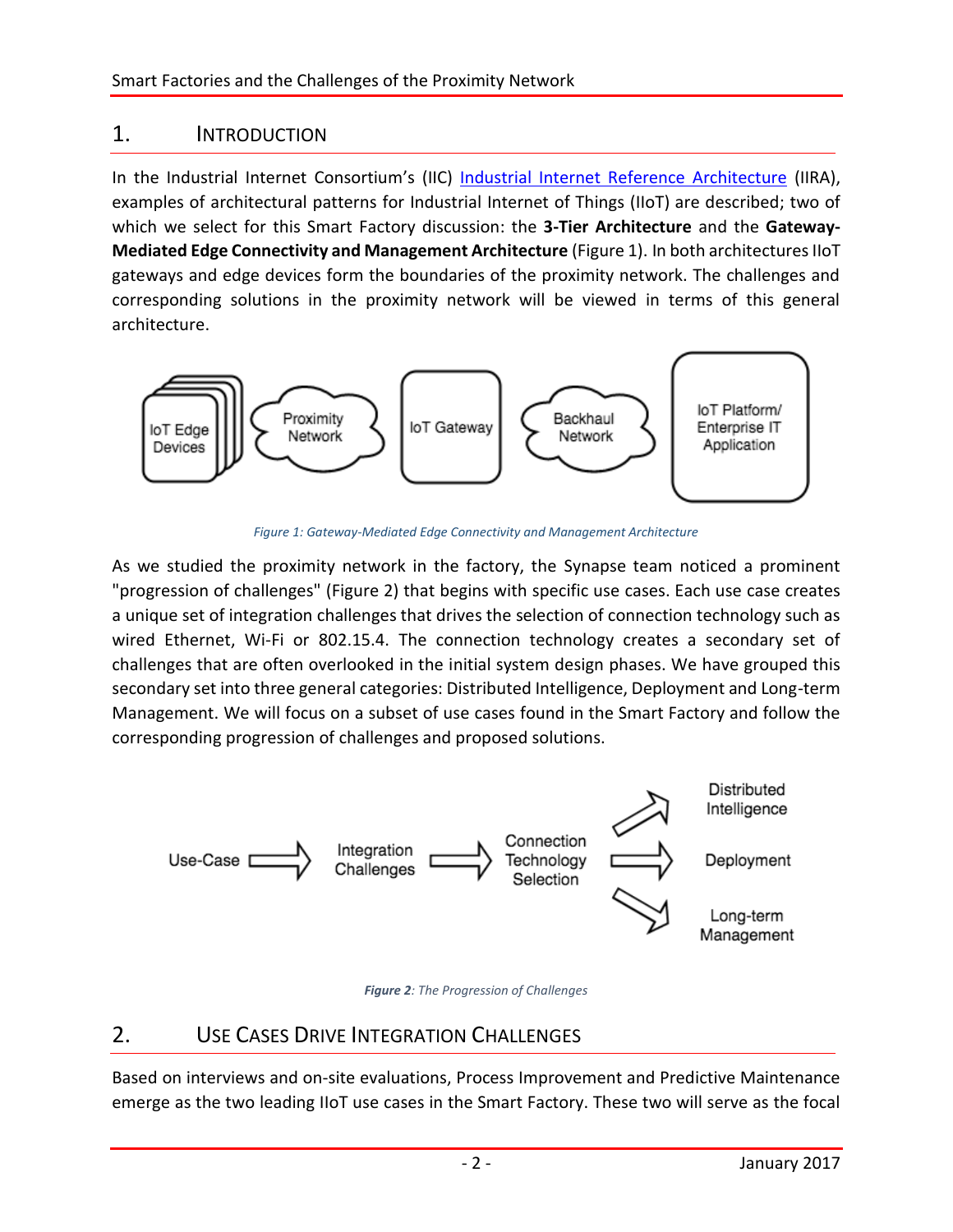point for the remainder of this discussion due to their prominence and similarities in implementation. Asset tracking for inventory management was the third-most prominent use case. However, it will not be considered at this time due to the additional integration challenges it poses such as positioning and dynamic edge device association.

IIoT in the Smart Factory integrates the physical sensors and actuators (or their Programmable Logic Controller (PLC) or Human Machine Interface (HMI)) of Operational Technology (OT) with the enterprise applications of Information Technology (IT). The use cases in the Smart Factory form the basis of these integrations. In order to fully explore these two use cases, we will examine both in the context of six integration challenges:

- 1. powering the edge device
- 2. networking the edge device
- 3. integrating sensors and actuators
- 4. integrating with IT
- 5. data bandwidth and
- 6. data reliability

Before we jump into the six major integration challenges, let's take a moment to review the two use cases of Process Improvement and Predictive Maintenance.

#### **2.1 Process Improvement**

Most factories have well established and highly efficient processes already in place. However, plant managers still focus on ways to improve their process efficiencies. In some cases, they operate in a commodity market where the business operates on a few cents of margin per unit. In other cases, the plant manager has tight deadlines or safety concerns driving the need for greater visibility into problems earlier in the process. Most of the possibilities to gain additional efficiency occur at the integration points between different automated processes. Quality and production flow need to be first understood and then ultimately controlled at these integration points.

One plant we visited processes about 50,000 lbs of chicken per day. This particular plant takes raw chicken breasts and produces a variety of finished products such as breaded chicken, cooked chicken, and sausage – all of a variety of shapes and sizes. The plant manager highlighted portion control as their key issue. Early in the process, a machine cuts the raw chicken breast. Breading and cooking processes operate on the cut chicken further down the plant line. If the chicken is not the right size and shape coming off of the cut line, then the rest of the process is flawed and they produce an unsatisfactory product. Today, problems in portioning associated with manual data recording are not discovered for 24 hours. It is much too late to address the problem and they have to start over, losing valuable time as well the cost of materials and labor. The plant managers look to solve the problem by automatically measuring weight and size as each piece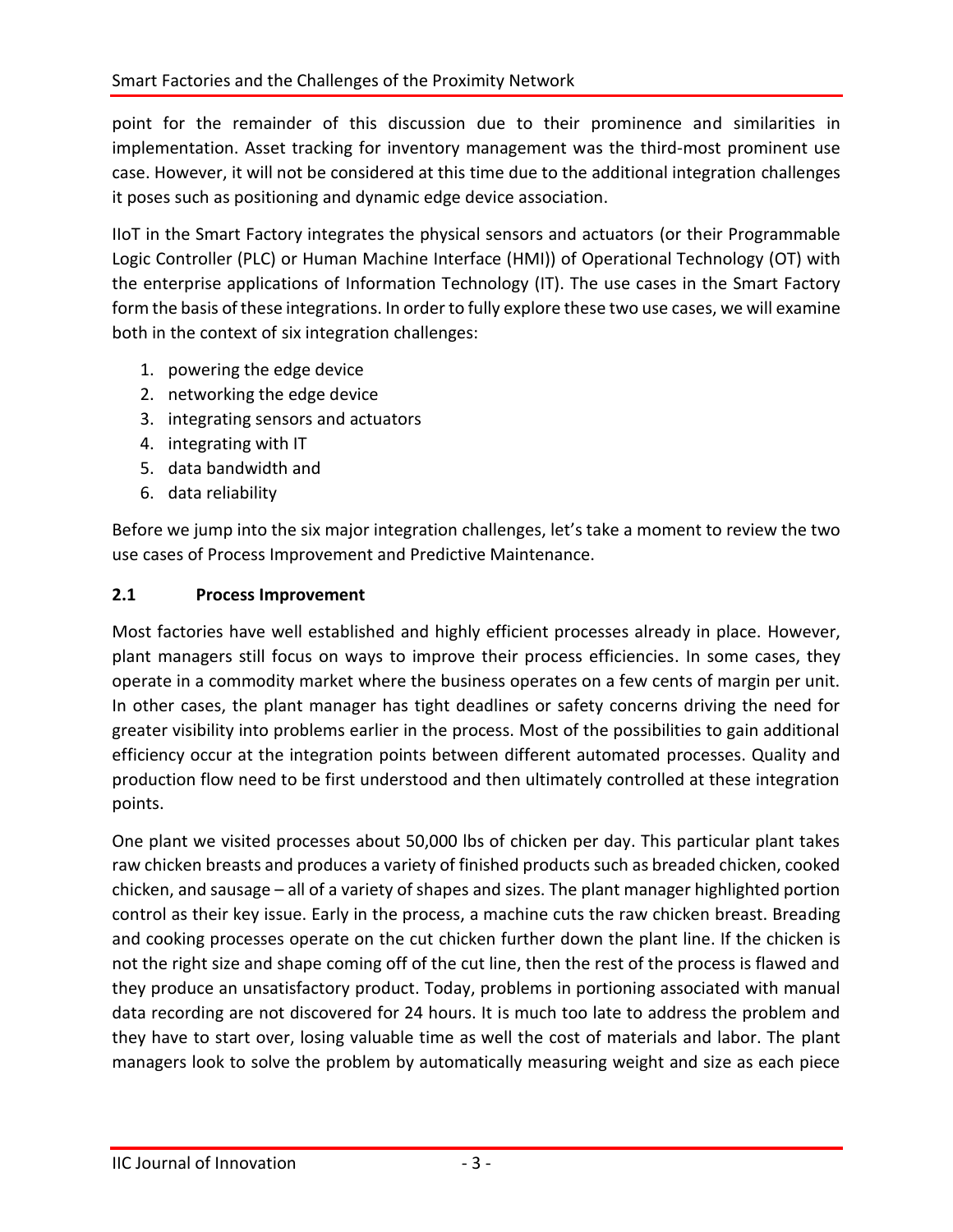comes off the cut line and recording this information for real-time monitoring by the plant manager (Figure 3).



*Figure 3: A Gateway-Mediated Edge Connectivity and Management Architecture at a Chicken Plant*

#### **2.2 Predictive Maintenance**

While the majority of factories explore how Machine-to-Machine (M2M) and IIoT technologies improve process, few factories have been able to successfully implement predictive maintenance. Many factories have mechanisms for scheduled *preventative* maintenance and redundancy on critical systems, but few predict failure in time to perform maintenance. Predictive maintenance generally involves collecting sensor data such as temperature and vibration from critical components (such as motors) and analyzing it over time. The algorithms for detecting maintenance conditions can be as simple as threshold crossing or as complex as a trained neural network.

We have noticed two prominent predictive maintenance business models emerge. In one case, the plant integrates sensors from their critical equipment into their own systems and manages all of the data and networking themselves. In other cases, the factory consumes a piece of equipment from a vendor such as a motor in a compressor. The vendor seeks to expand its business model by offering a service to monitor its equipment.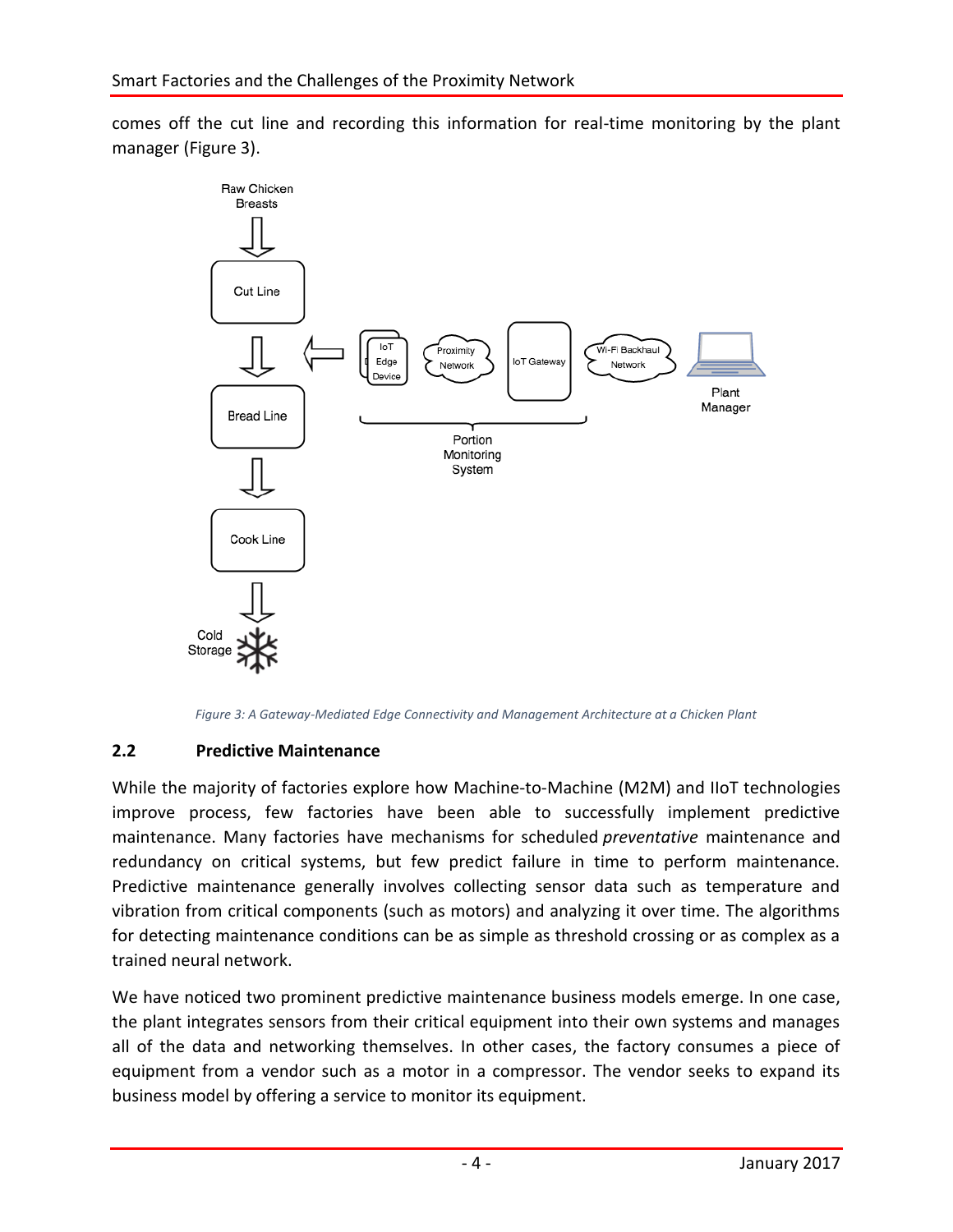We toured a factory that produces 17,000 fire extinguishers per day. The plant manager highlighted several systems, such as a large air compressor, that would halt plant operation if they failed. The plant manager mentioned that one day, a critical piece of equipment suddenly failed and they did noy have the spare parts available to fix it. Production was shut down for *five weeks* while they waited for parts and repair. Predicting that equipment failure could have prevented this company from having that huge profit loss.

One motor production company we interviewed seeks to expand its business model by offering service contracts on motors installed into plants (Figure 4). They want to monitor the utilization as well as temperature and vibration of their motors and collect the data remotely. This information will help them design better motors based on understanding their customers' needs while also helping them predict when failures might occur.



*Figure 4: Monitoring a Motor for Service Needs*

## **2.3 The Six Integration Challenges for Implementing IIoT for Smart Factories**

Now let us consider how process improvement and predictive maintenance use cases are handled by considering the six integration challenges that have to be addressed when designing a solution (Figure 5).



*Figure 5: The 6 Integration Challenges in Relation to the Gateway-Mediated Edge Connectivity and Management Architecture*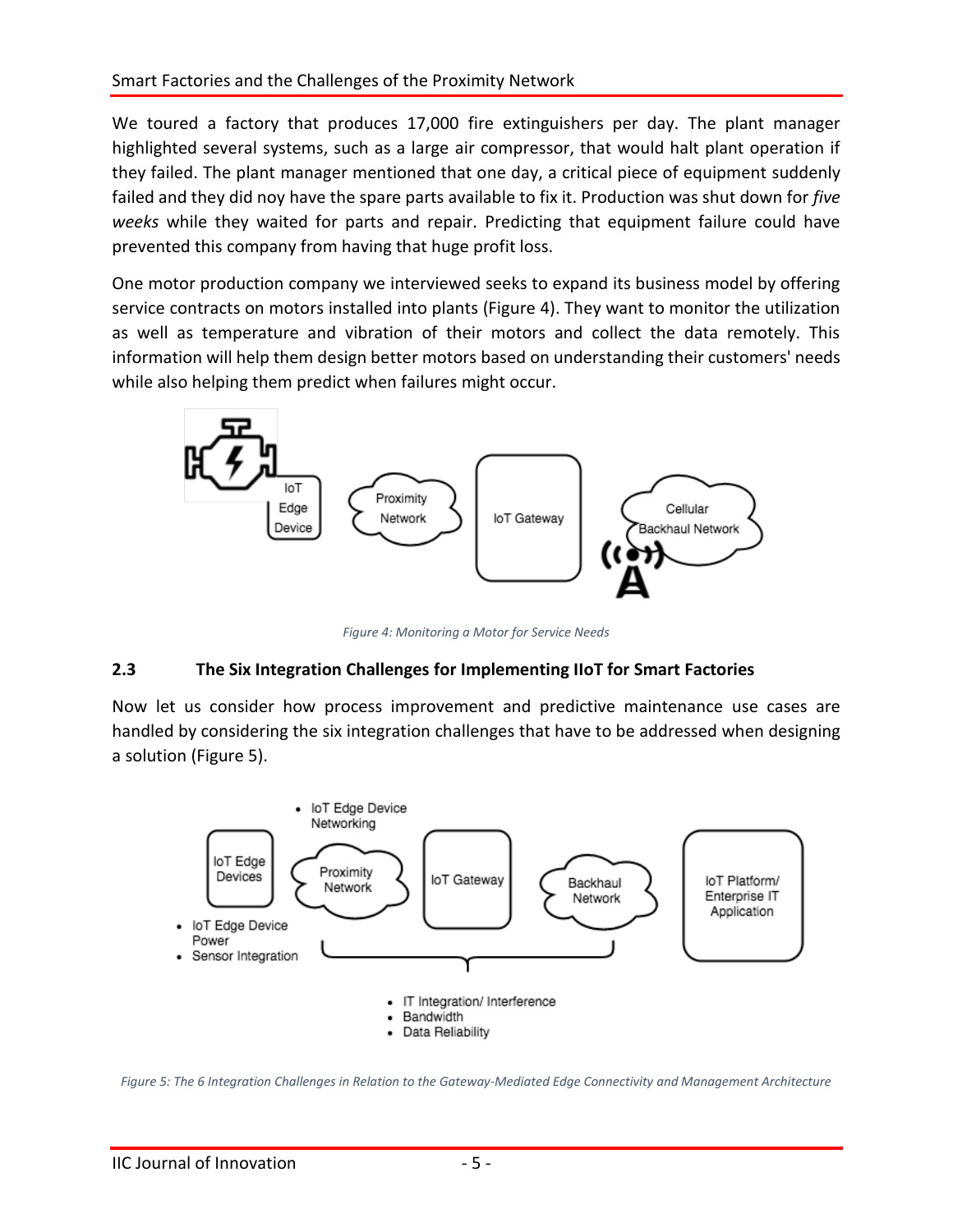#### 2.3.1 POWERING THE EDGE DEVICE

Factories typically have ample power supplied throughout the facility, often making it easy to drop power to an edge node, but this does have its cost and difficulties. The choice of battery power or wired power to the edge device is a prime influencer of the connection technology decision.

#### **For Process Improvement**

In most cases, process automation applies wired power to the edge device in the factory. For example, a factory uses dedicated power to run the robotic arm that loads the products into shipping crates. But in some cases, the edge device is hard to reach with dedicated power. For example, one factory we toured has a large furnace that runs at 2000 degrees Fahrenheit, which makes running power wires to a sensor inside the furnace a difficult and costly task, particularly when the sensor was not built into the furnace by the manufacturer.

#### **For Predictive Maintenance**

As opposed to process improvement, predictive maintenance systems are backup systems. Plant managers often pay less to have these installed or will have them installed while they are implementing a process improvement initiative. Additionally, the sensors are often mounted onto existing equipment in ways that were not originally intended by the equipment vendor. Installers typically wire power to predictive maintenance edge devices only if it is cheap and easy to do so, otherwise they look to battery-operated edge devices.

A recurring example of predictive maintenance that we have observed in our tour of factories and plants is placing vibration sensors on motors in order to predict when an engine failure is going to occur.

#### 2.3.2 NETWORKING THE EDGE DEVICE

Most factories have wired Ethernet drops throughout the facility. In some cases, it is not cost effective to wire networking to each edge device. The use case dictates whether the edge device should have wired or wireless connectivity.

#### **For Process Improvement**

When attempting process *automation* as a means of process improvement it will usually require wired networking to the edge device for data reliability and bandwidth. Fortunately, process *monitoring* does not typically require such high levels of precision, as those involved are looking for long-term trends, which means a few lost data-packets will not undermine the solution.

Process *monitoring* use cases often desire wireless connectivity in order to avoid the costs of running network cabling throughout the factory (One factory operator said it can cost up to \$1,000 per foot to run cabling to an edge device). Also, some process monitoring needs to be done on objects than cannot be easily wired. For example, in a chicken processing plant, the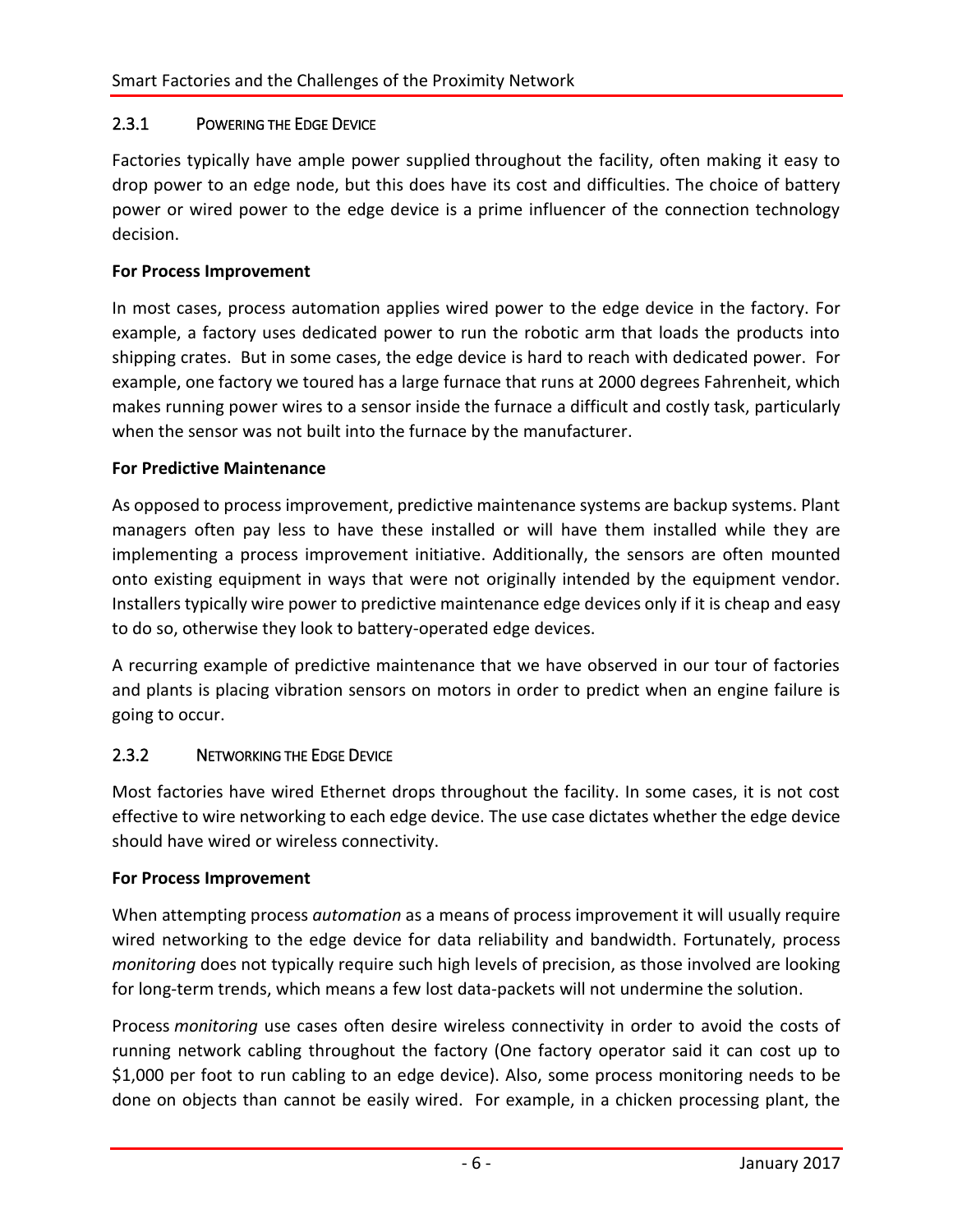plant workers used handheld probes to take measurements of chicken portions on the process line. To improve process monitoring, the factory replaced manual recordings of the measurements with digital records that would transmit to a centralized database. Given that the probes were handheld, a wireless solution was necessary.

#### **For Predictive Maintenance**

The reasoning applied to powering applies even more so to networking. As many of the devices factory and plant operators need monitored for maintenance will have to be retrofitted for monitoring, it is very likely for predictive maintenance edge devices to be wirelessly connected. One case we have seen of this was the desire to monitor an engine of a crane in a ductile iron factory. Giving its inherent movement, connecting a wired sensor to monitor it would have been unfeasible. Instead, the factory placed a wireless, battery-powered vibration sensor on the crane motor and began collecting data to predict when the engine would need servicing.

#### 2.3.3 SENSOR/ACTUATOR INTEGRATION

There are a variety of different physical sensor interface types, such as 4-20 mA, RS-232 and 0- 10 volt with a variety of different protocols for interfacing to sensors and calibration parameters for interpreting the data. The IIoT system architect must decide where and how often the interpretation occurs.

#### **For Process Improvement**

The edge device will likely be purpose-built for each application as it will either integrate with an existing interface (such as MODBUS) or be designed as part of a new piece of equipment. The specifics of the application will drive where conversions take place. For example, one factory we toured has a brazing furnace inside of which they want to install a temperature probe. The probe uses a 4-20 mA interface connected to a wireless transmission unit.

#### **For Predictive Maintenance**

If the application is a retrofit of existing equipment, then the edge devices likely interface to external sensors, typically via 0-10 V or 4-20 mA connection. Fortunately, most modern factory equipment comes designed via a PLC that can be connected to via MODBUS.

Finding a system that can easily integrate with both existing factory equipment (with PLCs) and new edge device sensors is the key challenge. For example, the crane monitoring solution mentioned previously was part of a larger effort from the factory's IIoT architect. The architect needed to ensure that the vibration sensors' means of transmitting data could easily be funneled into the same database that held the data being collected from many of the factory's existing PLCs.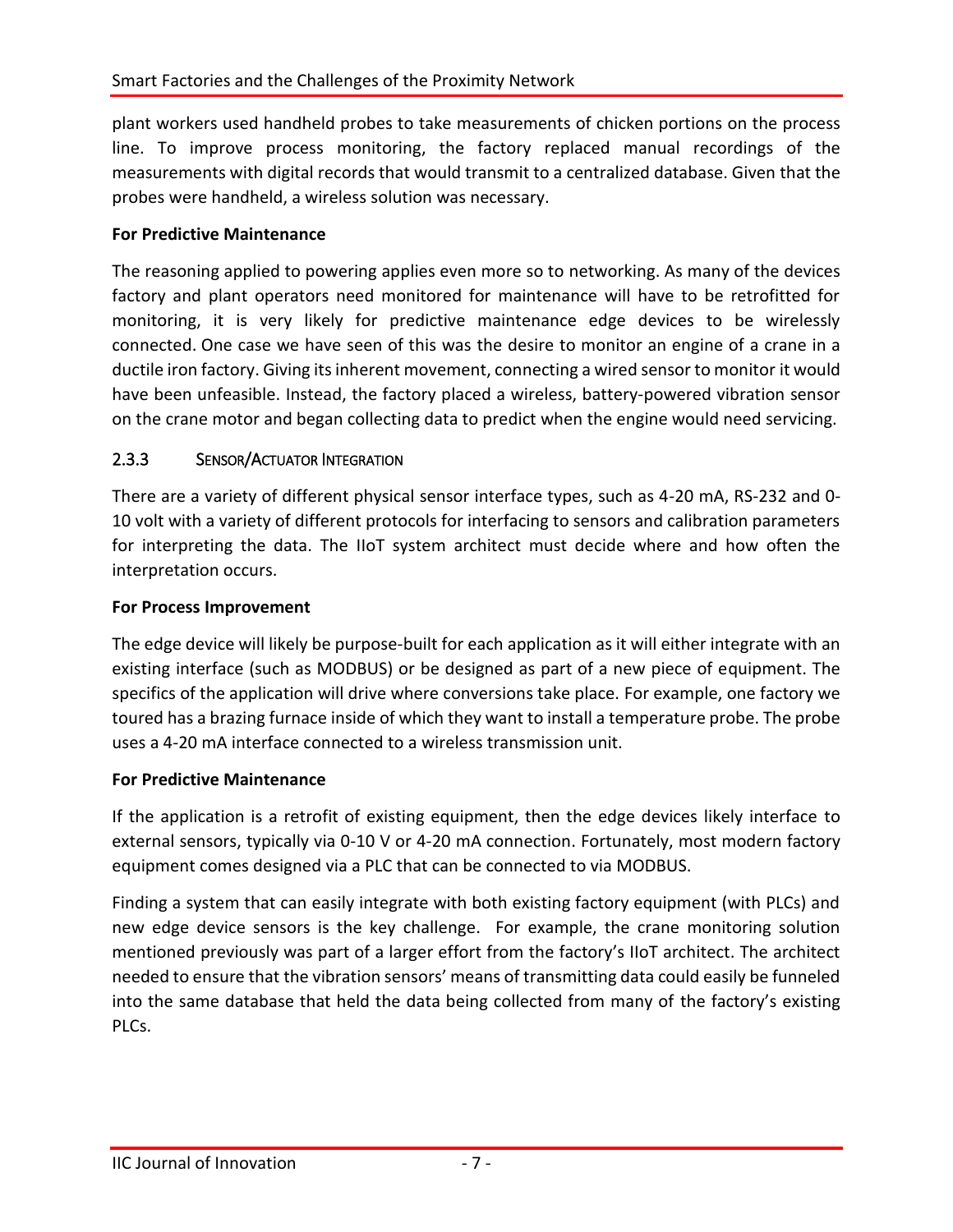#### 2.3.4 INTEGRATING WITH IT

Though often not a purely technical consideration, IT integration drives much of the technical decisions in the IIoT system architecture. In some cases, the IT department wants the edge devices directly integrated with IT. In other cases, they do not. In some cases, they allow data to leave the premises. In other cases, they will not. The commonality between these scenarios is that IT wants to understand and mitigate the interference an IIoT system has with their system.

#### **For Process Improvement AND Predictive Maintenance**

When developing process improvement and predictive maintenance solutions, the nature of IT integration depends largely on the size of the operation. For smaller operations, we have noticed that IT/OT generally work together smoothly and may even be run by the same department. For those where IT is a corporate entity spanning multiple facilities, plant managers tend to avoid IT during the proof-of-concept phase in order to try out their idea without waiting for IT approval. We noticed that in the case of the chicken plant, that the IIOT architect preferred using a non-WiFi based wireless solution as it allowed him to avoid having to tie into IT's infrastructure and it also avoided interference issues of WiFi-dependent devices already in operation.

Once they attempt to make their solution mainstream, IT often wants to make sure the application integrates with their existing infrastructure. In many cases, the plant is sensitive to data leaving their facility, many times due to customer requirements. One plant we interviewed would not allow data to the leave the plant because of the security concern expressed by one of their customers, the U.S. military.

#### 2.3.5 5. DATA BANDWIDTH

The use case drives the amount and rate of data that needs to be moved to and from the edge devices. Networking technologies such as 802.15.4 may excel in low power, but do not have the bandwidth to support certain use cases like wired Ethernet and Wi-Fi.

#### **For Process Improvement AND Predictive Maintenance**

In most cases where the process is primarily being monitored at integration points, the amount of data moved per edge device is much less than 1 Mbps. In cases where feedback and control are tightly coupled, the data rate can be much higher. This design challenge is tied directly to the *powering the edge device* and *networking the edge device* challenges, as the nature of what is powering the edge device affects which methods of networking are possible.

Many of the monitoring cases we have seen for process improvement and predictive maintenance have relatively low bandwidth requirements. For example, the monitoring of the motor vibration sensor for the crane, while it requires high sample rate over a short period of time, the overall bandwidth usage is low.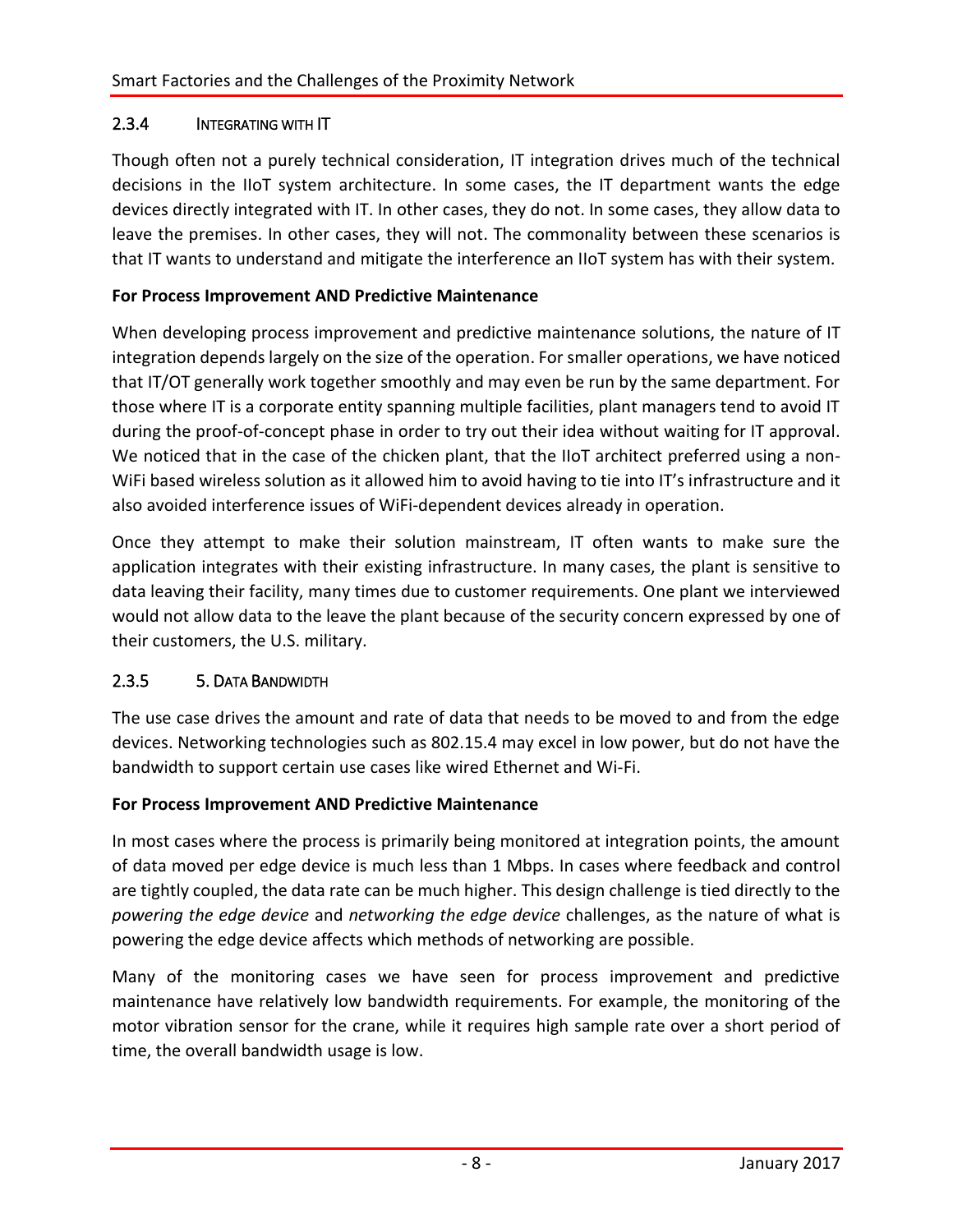But that is not always the case. The fire extinguisher factory has a video monitoring program that can detect dangerous gases and warn staff of its presence, even highlighting the area where the gas is detected. Given it is transmitting video, the bandwidth requirements are significantly higher.

#### 2.3.6 DATA RELIABILITY

Certain use cases require a high-degree of data reliability between the edge device and the enterprise application, whereas others are less sensitive. High reliability can be achieved with many technologies, but some have more proven and easier-to-implement mechanisms to achieve robust data transfer. There is typically a tradeoff between low power and ease of reliability implementation.

#### **For Process Improvement**

The process improvement for data reliability depends greatly on the criticality of each data point being correct and the amount of automated control. For applications that are gathering data over time to look for trends (the chicken plant, for example), the reliability requirements are generally around three 9's. For applications where decisions are made automatically on the latest data point, reliability is paramount.

#### **For Predictive Maintenance**

Since a predictive maintenance system analyzes trends of data over time to produce a result, some data loss is more tolerable than in many process improvement use cases.

## 3. INTEGRATION CHALLENGES DRIVE CONNECTIVITY DECISIONS

The IIoT System Architecture provides three discrete connectivity decision points (Figure 6): the sensor/actuator interface, the proximity network and the backhaul network. The various integration challenges directly impact the choice of connectivity at each of these interfaces.



*Figure 6 : Three Connectivity Choice Points*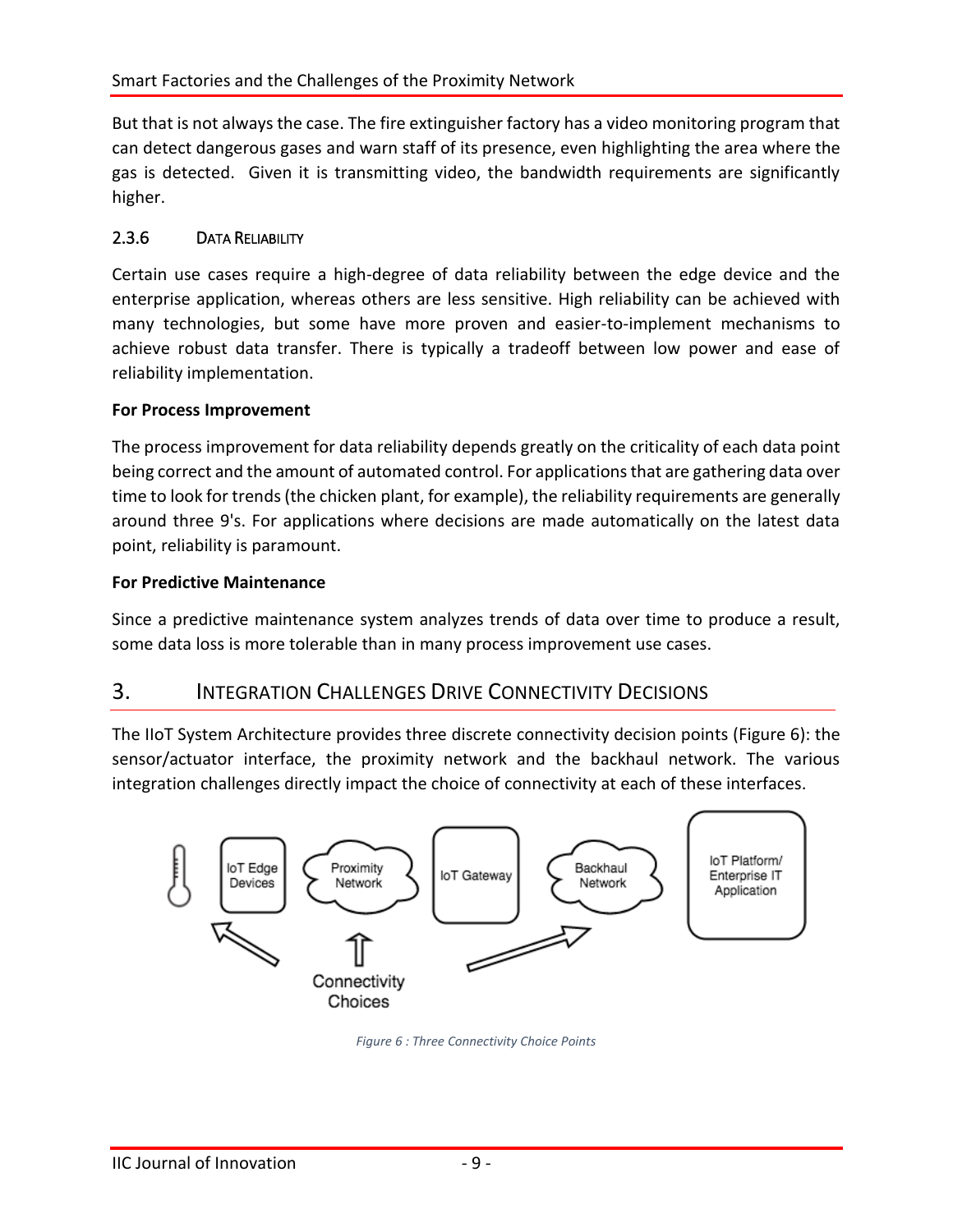#### **3.1 Sensor/Actuator Interface**

The sensor/actuator interface is the physical and logical interface between the sensor/actuator and the IIoT Edge Device. The following integration challenges have direct bearing on how this interface is chosen.

**Powering the Edge Device** – Wired-power devices allow for a much wider range of sensors and simpler hardware integration efforts. Battery-operated devices require tight control over sensor/actuator current draw.

**Sensor/Actuator Integration -** This consideration is extremely application-specific. Consider these three unique cases:

- The edge device reads an ADC value from a 4-20 mA temperature sensor.
- The edge device samples a vibration sensor 1000's of times per second and performs a fast Fourier transform (FFT).
- The edge device must implement or at least transport a higher-order protocol such as MODBUS.

The hardware (and resulting software) integration of the sensor often represents a significant portion of the development cost and time.

#### **3.2 Proximity Network**

There are a variety of connectivity options in the proximity network. We will focus on wired Ethernet, Wi-Fi and 802.15.4 technologies. We have seen these technologies cover various sets of integration challenges well, though there are certainly other technologies that could work in this environment.

**Powering the Edge Device** - If wired power is available, wired Ethernet, Wi-Fi and 802.15.4 are all viable technologies in the proximity network. The remainder of the integration challenges must be considered to make a good choice. However, if the edge devices are battery operated and the batteries need to last for a long time (measured in months or years) without replacement, then 802.15.4 is the better choice.

There are three primary power consumers on the edge device: Radio Frequency (RF) communication, the processor and the sensor/actuators. Power utilization is controlled by disabling the bulk of the power consumption in these three areas for extended periods of time. Typical battery-operated devices wake-up for a very short period of time to read a sensor, perform minimal processing and then transmit the data. Then they go into a low-power sleep mode. 802.15.4 is built for this particular low-power model due to its ability to very quickly transmit a single piece of data and then go to sleep. Wi-Fi takes time to lock onto an AP and typically runs an uncompressed Internet Protocol (IP) with additional RF overhead.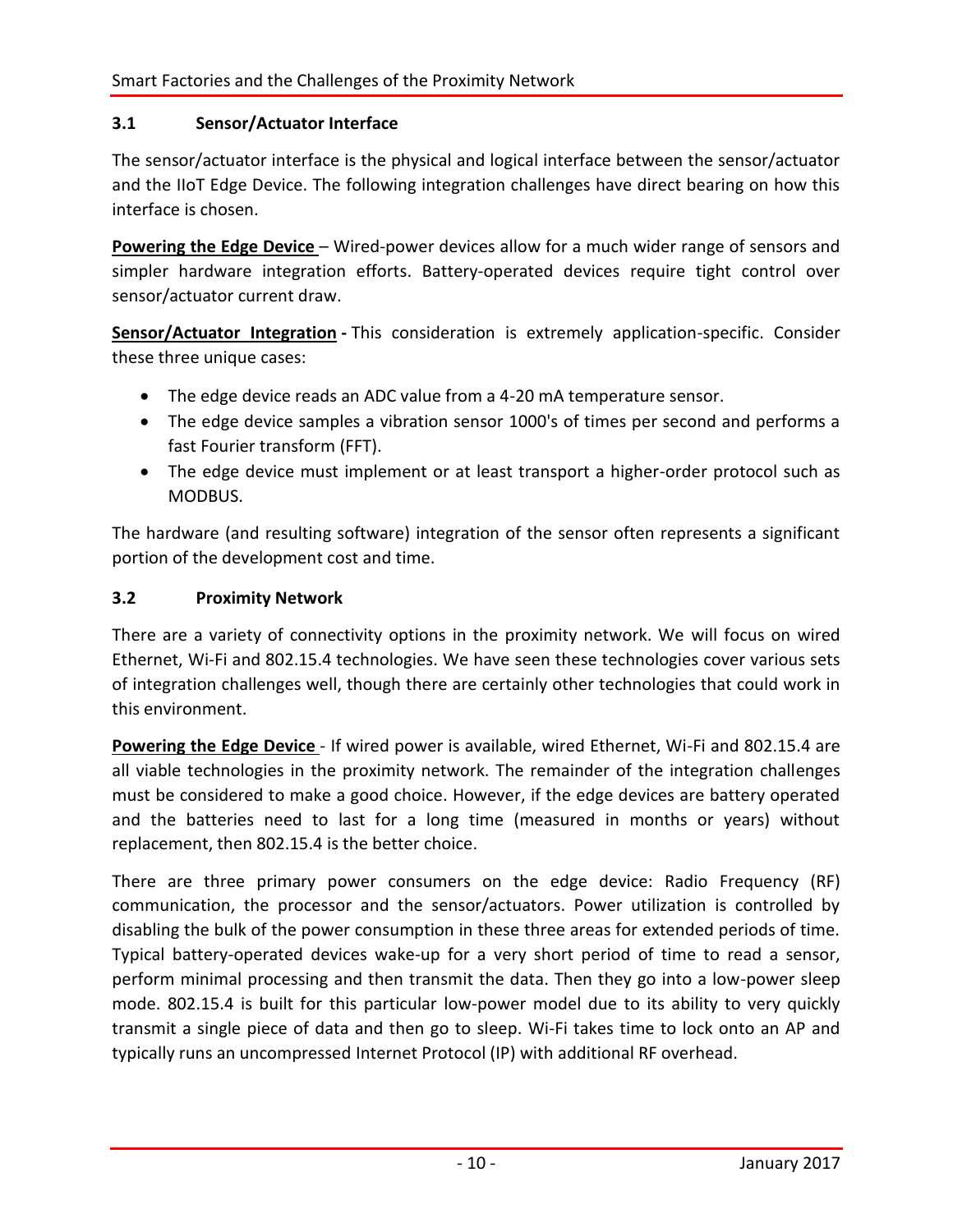**Networking the Edge Device** - The decision to use wired Ethernet over Wi-Fi or 802.15.4 dictates much of the downstream considerations such as distributed intelligence, deployment and longterm maintenance.

**Integrating with IT** - If IT requires integration with the IIoT network there are really two choices. Either the edge devices use the existing IP network to communicate with the gateway or the integration occurs at the gateway and the edge devices operate in a separate network. 802.15.4 and Wi-Fi can both operate in the 2.4 GHz frequency space. There are mechanisms, such as using specific channels, to keep them from interfering, but this must be considered at design time. Additionally, there are 802.15.4 solutions that run over a 900 MHz carrier frequency that will not interfere.

**Data Bandwidth** – Two key characteristics of a communication technology is the maximum bandwidth and maximum transmission unit (MTU). 2.4 GHz 802.15.4 typically runs at a line rate of 250 kbps and uses packet sizes of 128 bytes. Wired Ethernet and Wi-Fi support much higher data rates and typical Ethernet MTU sizes.

**Data Reliability** - Applications typically use the well-proven mechanism of TCP/IP over wired Ethernet or Wi-Fi for data reliability. Although Transmission Control Protocol (TCP) can be run over 802.15.4 it is very undesirable for low-power applications. It requires precious RF time to create a connection and then utilizes a significant portion of each 128-byte packet just for transport. In this case, reliability is typically implemented with a different mechanism much more like reliable UDP. Some robust implementations contain a powered set of 802.15.4 repeaters that store information sent by battery-operated devices for reliable gathering. 802.15.4 provides the ability to mesh so that the communication network can more easily work around obstacles and heal when a particular link is interrupted.

#### **3.3 Backhaul Network**

The backhaul network is considered in this paper as it dictates a large portion of the gateway functions, in turn affecting the proximity network. The backhaul network typically runs IP over wired Ethernet, Wi-Fi or cellular.

**Integrating with IT** - If IT integration is desired then wired Ethernet or Wi-Fi is typically used. The gateway is given an IP address on the internal network and may not even send data outside of the local IT network. For those cases where IT integration is not desired, cellular is used. This is sometimes problematic and cellular coverage can be unreliable in certain locations.

**Data Bandwidth** - The bandwidth needed in the backhaul network is directly related to the amount of data sent/received to/from the edge devices plus any additional management traffic.

**Data Reliability** - TCP is used ubiquitously in the backhaul network for data reliability.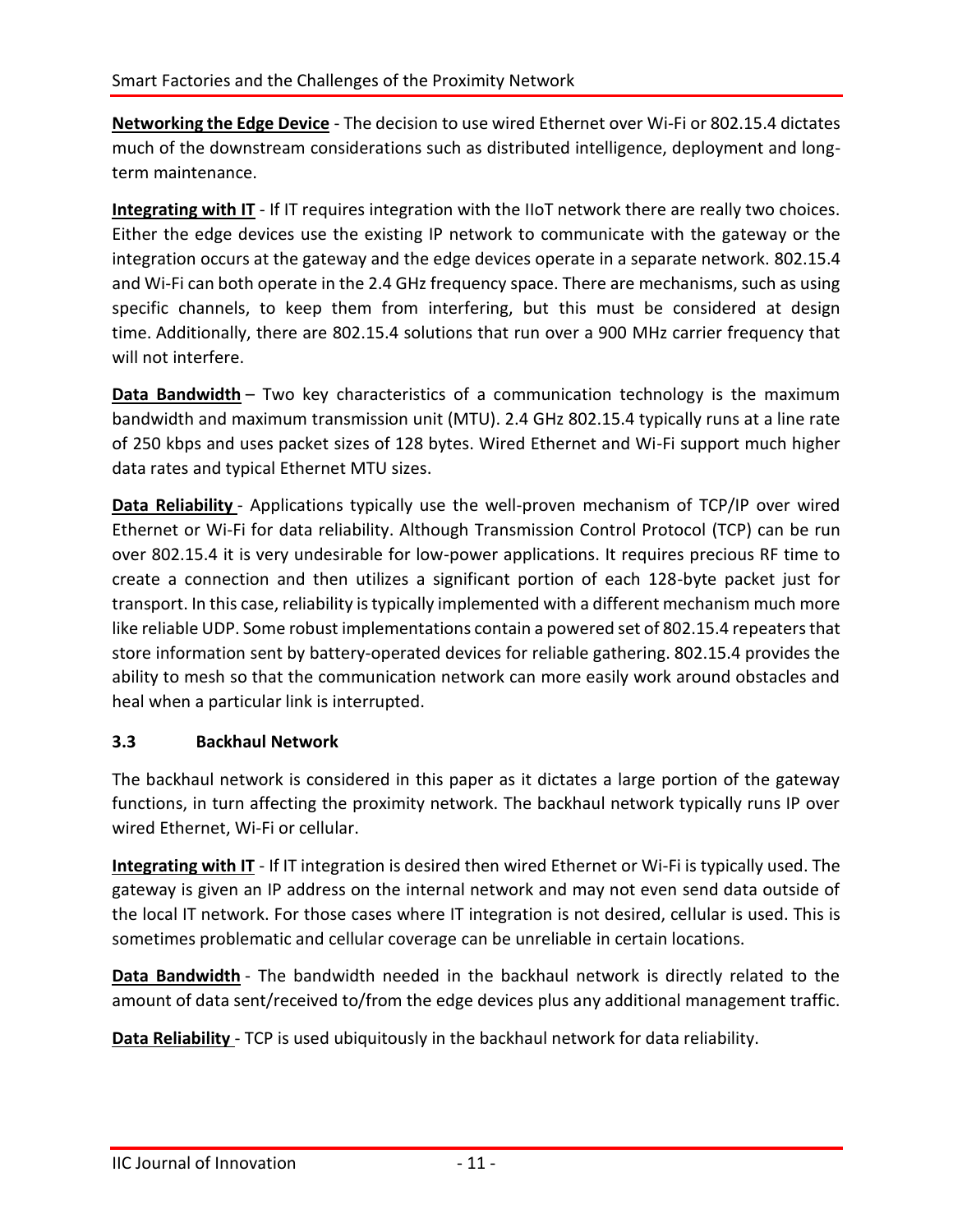## 4. DISTRIBUTED INTELLIGENCE

IIoT is often viewed as dumb edge devices that spout data into a cloud instance for deep learning and processing. Real applications often require more distributed intelligence such that decisions are made where the right context and processing power exist. There is the need to not only distribute intelligence to the IIoT Gateway but even to the IIoT Edge Device (Figure 7).



*Figure 7: Two Areas of Distributed Intelligence in the Proximity Network*

#### **4.1 IIoT Edge Devices**

Every use case requires some level of software in the edge device. Integration challenges and the choice of connectivity determine the complexity of the software and the corresponding developer skill set.

**Powering the Edge Device** - Wired power devices can often take advantage of an embedded Operating System (OS) such as Linux. However, on battery-operated devices, these heavyweight OS's often will not work due to the time it takes for them to wake as well as the limited RAM and Flash space on these constrained devices. Additionally, these devices require specialized software on the edge to manage the power duty cycle. The software manages the sensors, processes the data and then forwards the data on. It then shuts everything down in a low power mode. Wake can be controlled by external events or via a schedule.

**Networking the Edge Device** - The edge device will require a networking stack and the ability for an application to read a sensor and transmit the data over the network.

**Sensor/Actuator Integration -** Even the simplest sensor integration such as reading a Generalpurpose input/output (GPIO) pin requires some software. In many cases, the edge device integrates with the sensor through a full protocol stack such as MODBUS. The edge device often has the best context for interpreting a raw sensor reading into something meaningful such as degrees Fahrenheit.

**Data Bandwidth** - For limited bandwidth applications, the edge device may be programmed to only send data when a threshold is crossed or send an average of the data over time.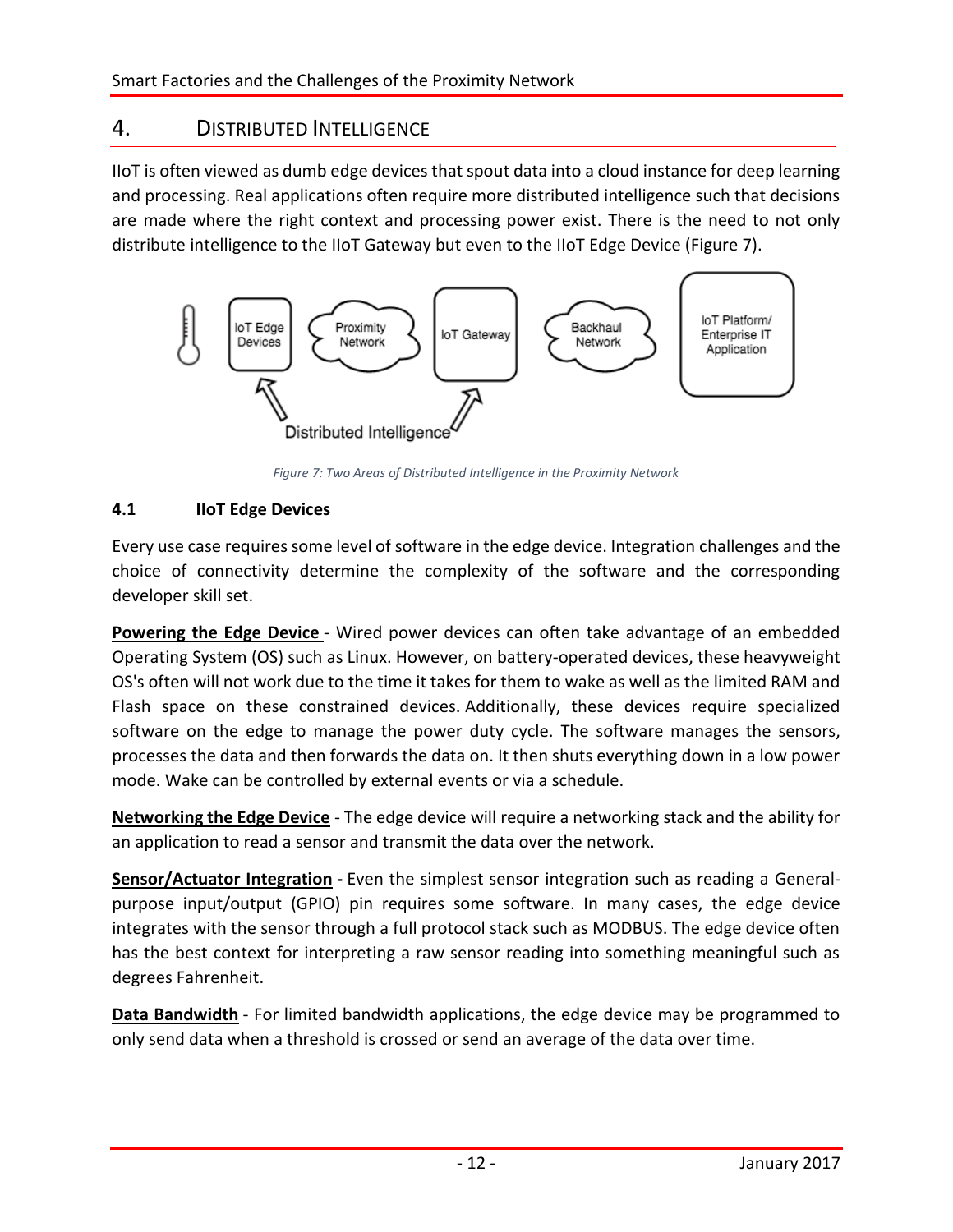**Data Reliability** - The network stack on the edge-device is necessary to implement reliable data transfer. In the case of battery-operated devices, the application on the edge needs to be much smarter to reliably transmit data.

#### **4.2 IIoT Gateway**

The IIoT gateway plays an important role in distributing intelligence in the IIoT application due to its location as a proxy between the edge devices and backhaul. Additionally, it generally carries more processing power than edge devices allowing for an increase in local decision making.

**Powering the Edge Device** - Battery-operated devices generally need the higher horsepower of the gateway to aid in the reliable data collection. In many instances, software on the gateway coordinates the sleep/wake periods of the edge devices and ensures that data is reliably delivered.

**Integrating with IT** - The gateway provides a prime location to shield the IT department from the networking complexities of the edge network. It can do this in the form of protocol conversion or in the form of presenting the sensors and proximity network as a service to IT. As IIoT becomes more prevalent, we will likely see the proximity network, gateway and edge devices less as a point solution and more as a service to be shared among multiple applications.

**Data Bandwidth** - The gateway also manages the utilization of the backhaul network. Cellular backhaul in particular often requires aggregation logic on the gateway such as summing and threshold-crossing detection to limit the utilized bandwidth.

**Data Reliability** - The gateway can play a key role in data reliability not only for battery-operated edge devices, but also for wired-power devices. In cases where the backhaul network is unavailable, the gateway can maintain the data collection and even some of the application logic until connection is restored.

## 5. DEPLOYMENT

In many cases, the IIoT solution design considers the connectivity and development concerns, but fails to account for deployment until the solution is being installed. The choices made on connectivity and distributed intelligence drive the set of deployment issues.

#### **5.1 Connectivity**

The networking approach in the proximity network dictates much of the deployment problems. Wired Ethernet often requires electrical work and some IT work for switch setup. Wireless installation often requires some site survey to make sure that signal strength and interference are at appropriate levels. Additionally, the edge devices must have the correct security credentials and networking parameters provisioned to make them easy to install securely. These credentials can be programmed at manufacturing time or via an installation application or some combination of both.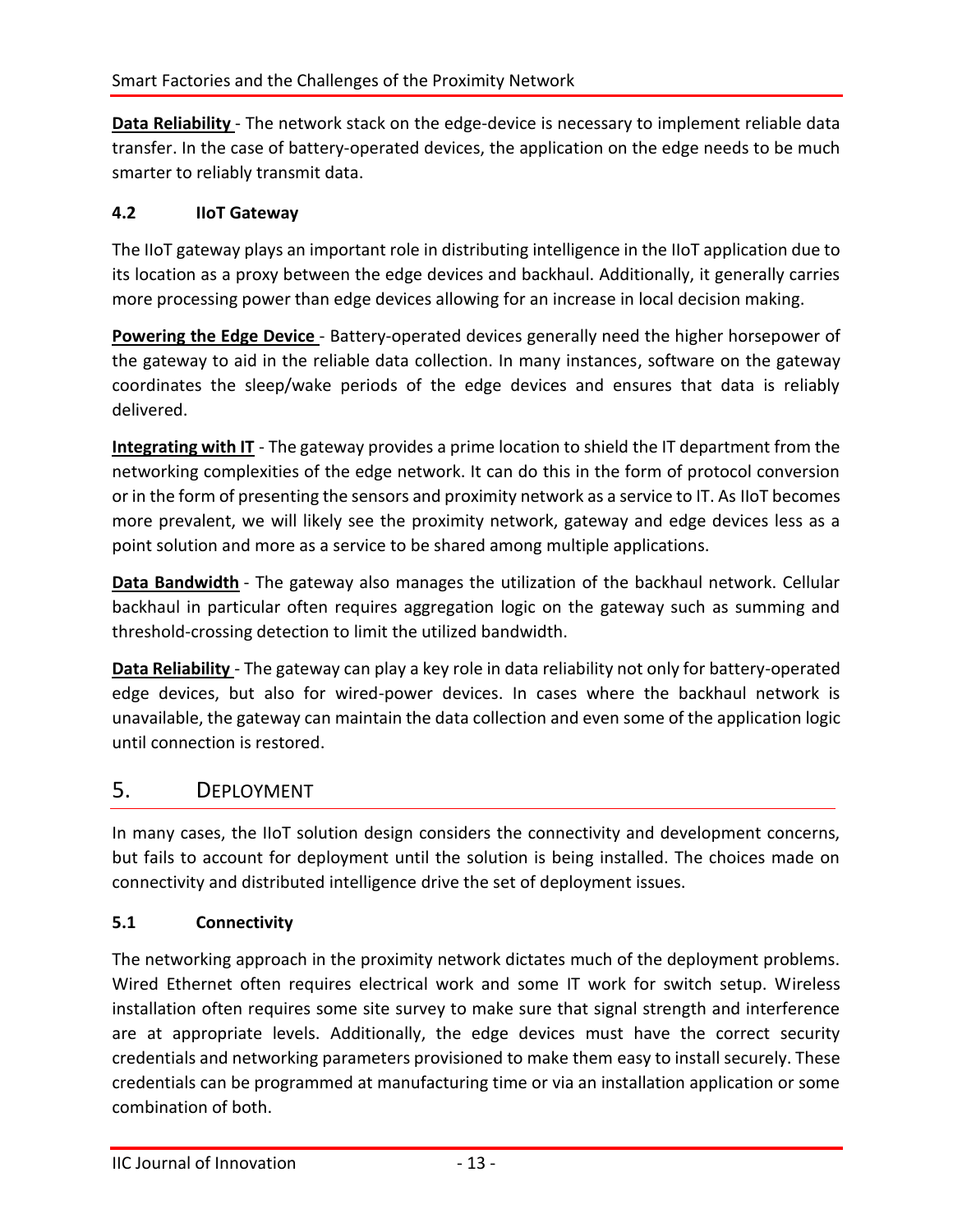Wi-Fi and wired Ethernet have a well-developed set of deployment capabilities. 802.15.4 on the other hand presents a set of difficulties unlike those of Wi-Fi and wired Ethernet. 802.15.4 can often have a mesh topology bringing greater reliability, but also increased difficulty in setting up paths through the network. There are tools available to view the mesh topology and corresponding signal strengths to help identify single points of failure and weak links in the network.

#### **5.2 Distributed Intelligence**

Once IIoT Edge Devices and Gateways are placed and networking is established, the software needs to be distributed and configured. In some cases, the edge devices and gateways are programmed with the correct software at manufacturing, but often the software needs to be upgraded or configured at the time of install. The proximity network needs to provide the capability to upgrade and configure the edge devices and gateway without direct physical access.

### 6. LONG-TERM MANAGEMENT

The IIoT solution is not complete upon install. Changing conditions in the physical world sometimes cause unreliable data sources and failed IIoT devices. In addition, the solution may need to be upgraded with a new feature, bug fix or security patch.

Wireless networks will drop traffic at times and IIoT devices will die. A robust solution will not only detect failures, but also aid in pinpointing the root cause. For example, if the gateway is driving reliable data collection, it can also report when an edge device fails to respond. There also needs to be mechanisms to troubleshoot networking issues such as ping, trace-route, topology views, signal strength views, etc.

Typical OS's such as Linux allow the user application to be upgraded independent of the underlying OS, network stack and drivers. This creates a great deal more robustness in the upgrade process. Typical embedded software is treated as "firmware", i.e. software that isn't upgraded often or remotely. IIoT Edge Devices, however, often need a mechanism to be upgraded remotely and securely. It would be very desirable to upgrade the "user application" logic separate from the networking logic even on these edge nodes to limit the possibility of bricking the units.

## 7. CONCLUSIONS

The proximity network and the corresponding IIoT gateway and edge devices represent much of the complexity in building out a full Smart Factory solution. There are solutions to this complexity, but they must be picked by first considering the use case and various integration challenges to help choose the connectivity technology. Once the connectivity technology is chosen, there remain the problem sets of distributed intelligence, deployment and long-term management that must be considered during the design phase of a solution.